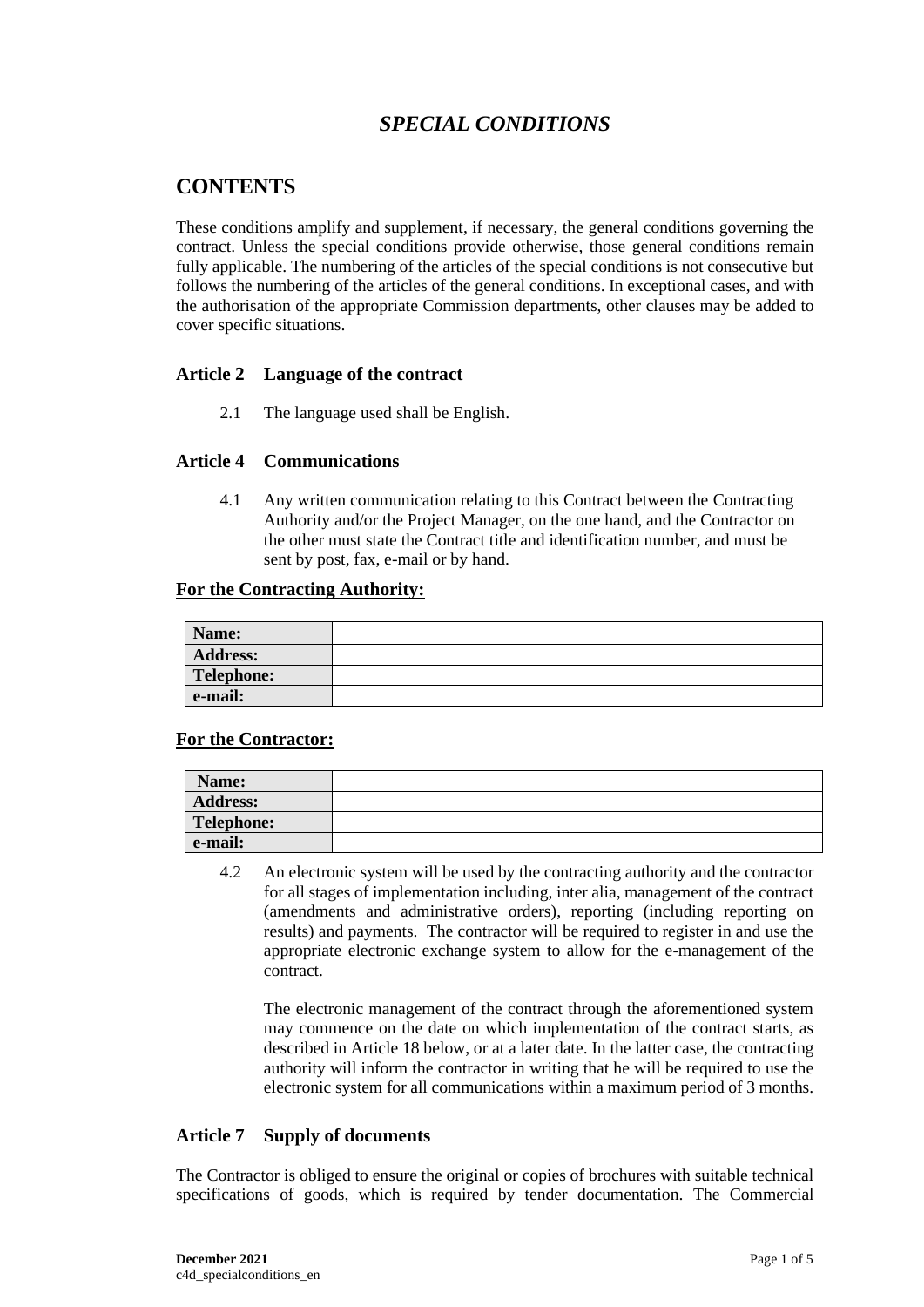guarantee certificate, issued according to the relevant Serbian law covering the warranty period described in Article 32 - has to be submitted by the time of delivery as the latest.

# **Article 8 Assistance with local regulations**

The Contractor shall, in performing the Contract, comply with all applicable national laws.

# **Article 9 General obligations**

9.9 The Contractor shall take the necessary measures to ensure the visibility of the European Union financing or co-financing. These measures must comply with the rules in the Communication and Visibility Manual for EU External Actions published by the European Commission: [https://ec.europa.eu/europeaid/funding/communication-and-visibility-manual-eu](https://ec.europa.eu/europeaid/funding/communication-and-visibility-manual-eu-external-actions_en)external-actions en .

# **Article 10 Origin**

10.1 All goods purchased must originate in an eligible source country as defined in LIFE 2020, Sector: Nature and Biodiversity. For these purposes, 'origin' means the place where the goods are mined, grown, produced or manufactured. The origin of the goods must be determined according to the EU Customs Code or to the relevant international agreement applicable.

# **Article 11 Performance guarantee**

11.1 The amount of the performance guarantee shall be 10% of the total contract price, including any amounts stipulated in addenda to the contract.

# **Article 12 Liabilities and insurance**

- 12.1a) There is no derogation from Article 12a) of the General Conditions.
- 12.1(b) The Contractor shall insure the goods for their replacement value (100%) during delivery and commissioning. The insurance policy shall cover: the risks during shipping and handling, storage, local transport, installation, covering losses due to traffic accidents, transport damage, theft, improper handling, fire, water, lightning, and professional malpractice, from the time of shipment (factory/warehouse) until the issuance of the Provisional Acceptance Certificate.
- 12.2(b), paragraph 2 *DDP - Delivered Duty Paid:* Incoterm which imposes on the seller maximum obligations vis-à-vis transportation and loss risks and damage associated with the goods:
- *"the seller delivers the goods when the goods are placed at the disposal of the buyer, cleared for import on the arriving means of transport ready for unloading at the named place of destination. The seller bears all the costs and risks involved in bringing the goods to the place of destination and has an obligation to clear the goods not only for export but also for import, to pay any duty for both export and import and to carry out all customs formalities."<sup>1</sup>* The transfer of risks and costs occurs at the place of unloading of the goods at the agreed place of destination.

<sup>&</sup>lt;sup>1</sup> See [http://www.iccwbo.org/products-and-services/trade-facilitation/incoterms-2010/the-incoterms](http://www.iccwbo.org/products-and-services/trade-facilitation/incoterms-2010/the-incoterms-rules/)[rules/](http://www.iccwbo.org/products-and-services/trade-facilitation/incoterms-2010/the-incoterms-rules/) .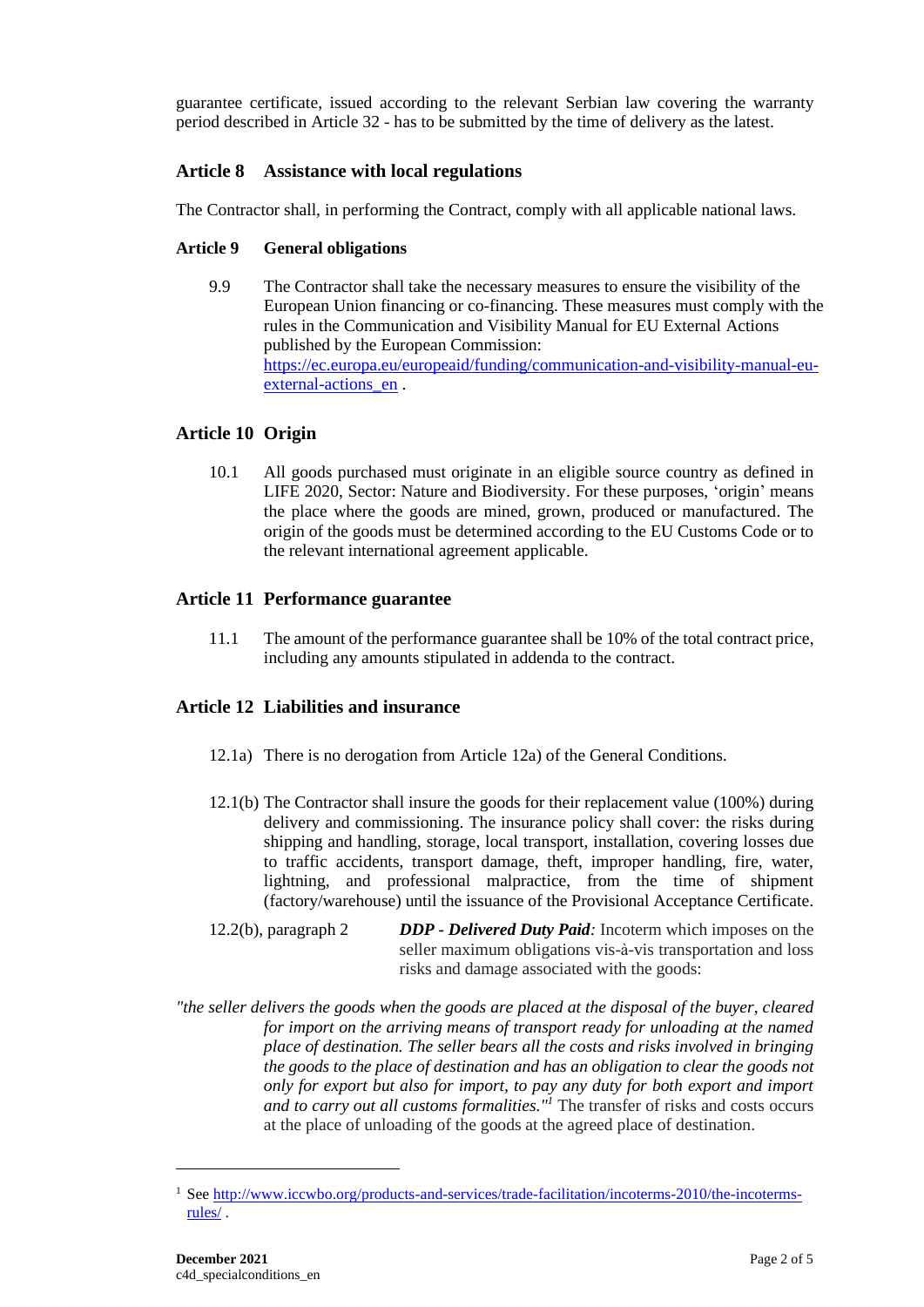# **Article 13 Programme of implementation of tasks**

13.2 Contractor is obligated to deliver equipment at Contracting Authority address. Logistics, broker and transportation costs will have to be performed by **Contractor** 

Installation and testing of equipment will have to be performed by Contractor within 7 calendar days of their receipt of equipment.

### **Article 14 Contractor's drawings**

14.1 The Contracting Authority and the Beneficiary and their representatives or agents are hereby granted a worldwide, royalty-free, perpetual, irrevocable, freely assignable licence for them to use all proposals, specifications, drawings, plans, diagrams, manuals or similar deliverables drawn up and/or provided as part of this Contract. In particular and without limitation they may use the same for future repairs, maintenance, extension and they may publish the same in future tenders.

#### **Article 15 Sufficiency of tender prices**

15.1 The prices in the contract are fixed and not subject to any revision.

#### **Article 16 Tax and customs arrangements**

16.1 The European Commission and the Republic of Serbia have agreed in the Framework Agreement signed on 29/11/2007 to fully exonerate the following taxes: customs duties, import duties, taxes or fiscal charges in connection with import, value added tax, documentary stamp or registration duties or fiscal charges having an equivalent effect.

#### **Article 17 Patents and licences**

17.1 There is no derogation from Article 17 of the General Conditions.

#### **Article 18 Commencement order**

18.1 The implementation of the tasks shall start on the date of contract signature by both parties.

### **Article 19 Period of implementation of the tasks**

19.1 The period of implementation of the tasks of the contractor shall be 9 months from the commencement date.

#### **Article 24 Quality of supplies**

24.2 No preliminary technical acceptance is required.

#### **Article 25 Inspection and testing**

25.2 The Contractor shall deliver and commission all equipment in order that the supplies are left in place fully operational and ready for use. The cost of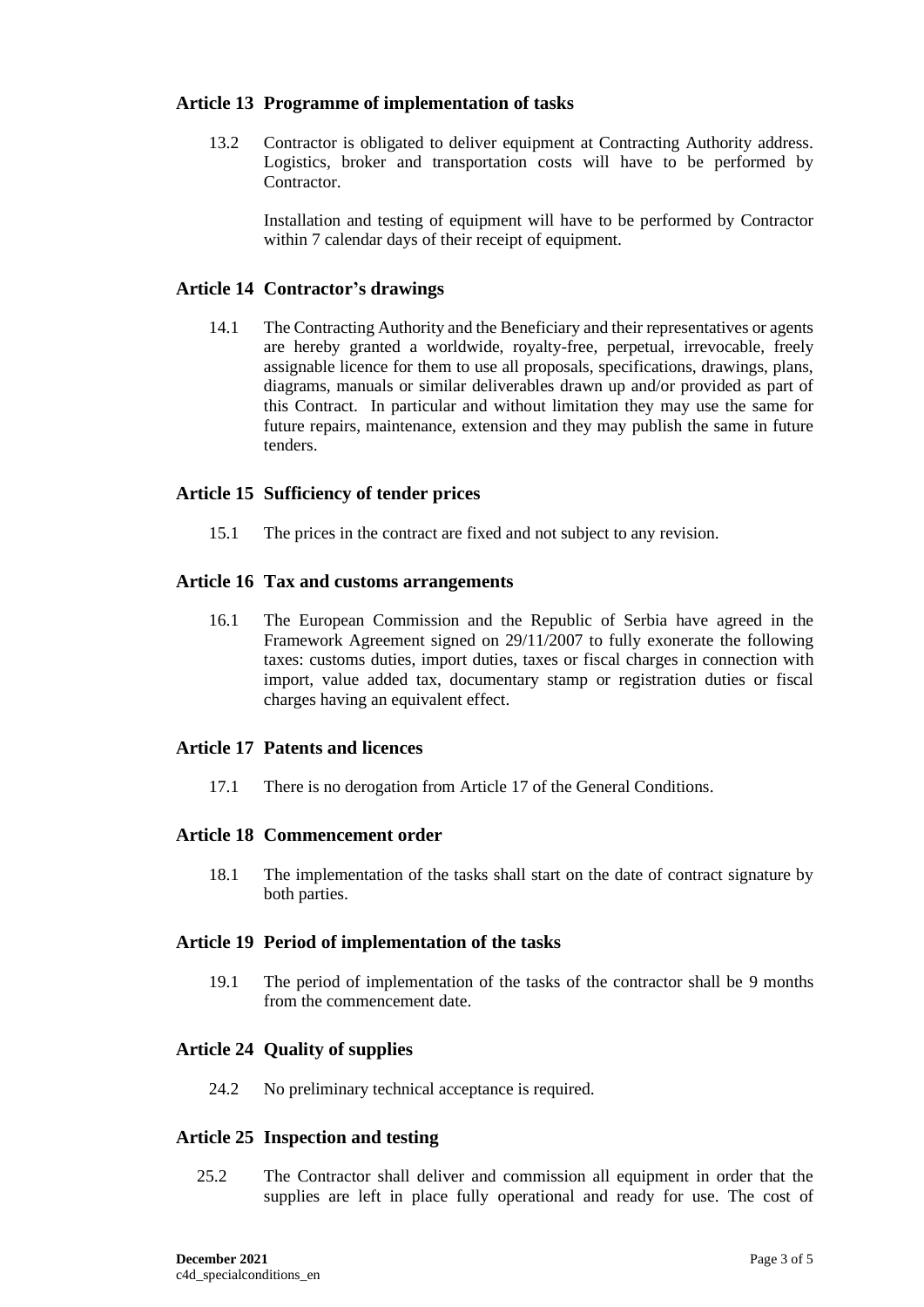consumables used during commissioning and for running time, before provisional acceptance, shall be borne totally by the Contractor.

Inspection and testing prior to the provisional acceptance will take place at the locations where the equipment is delivered, installed and put into service. The inspection and testing of all equipment will be started and completed within a maximum 15 calendar days after delivery, installation and putting into service.

# **Article 26 General principles for payments**

26.1 Payments shall be made in RSD (for Serbian candidates)/EUR (for foreign candidates) in accordance with Articles 20.6 and 29.4 of the General Conditions into the bank account notified by the Contractor to the Contracting Authority. In case the contract is concluded in EURO, and payments are made in RSD, applicable exchange rate must be InforEuro exchange rate for the month of issuing of invoice. The payment will be made in full, following full delivery and provisional acceptance of the supplies by the Contracting Authority and submission of relevant documents.

Payments shall be authorised and made by JP "Vojvodinasume", Preradovićeva 2, 21132 Petrovaradin, Novi Sad, Republic of Serbia, authorised by Contracting Authority legal representative.

- 26.3 By derogation, the final payment to the Contractor of the amounts due shall be made within 90 days after receipt by the Contracting Authority of an invoiceand of the application for the certificate of provisional acceptance.
- 26.5 In order to obtain payments, the Contractor must forward to the authority referred to in paragraph 26.1 above:
	- a) For the 40% pre-financing, the pre-financing guarantee is required.
	- b) For the 60% balance, the invoice(s) in triplicate together with the request for provisional acceptance of the supplies.
- 26.9 Not applicable.

# **Article 28 Delayed payments**

28.2 By derogation from Article 28.2 of the general conditions, once the deadline laid down in Article 26.3 has expired, the contractor shall, upon demand, be entitled to late-payment interest at the rate and for the period mentioned in the general conditions. The demand must be submitted within two months of receiving late payment.

# **Article 29 Delivery**

29.3 The Contractor shall bear all risks relating to the goods until provisional acceptance at destination. The supplies shall be packaged so as to prevent their damage or deterioration in transit to their destination.

The packaging shall remain the property of the Contractor subject to environmental considerations.

- 29.5/6/7 Each delivery shall be accompanied by the following documents:
	- a) User Manuals